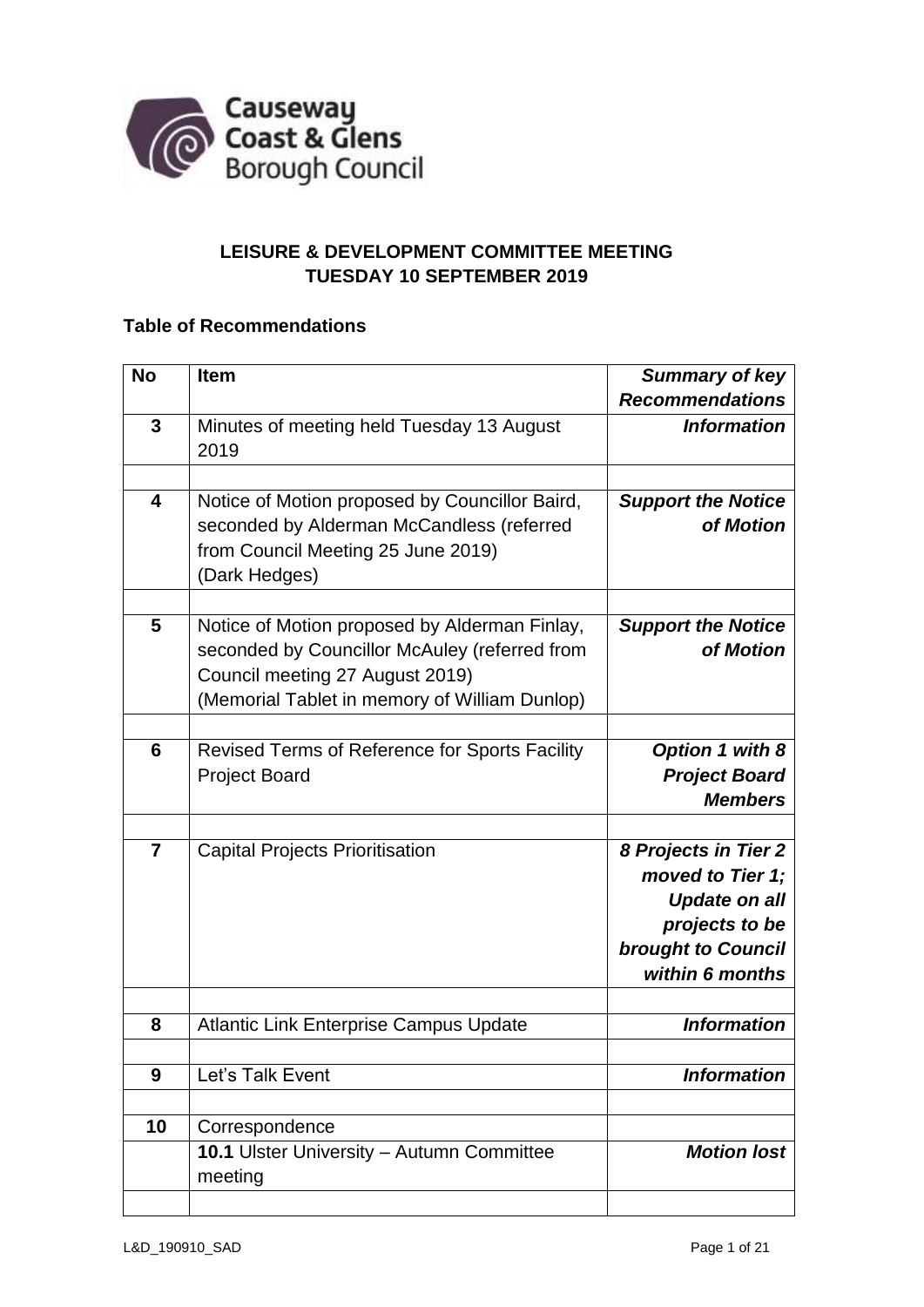| 11 | Matters Reporting to Partnership Panel                     | Nil                                                                               |
|----|------------------------------------------------------------|-----------------------------------------------------------------------------------|
|    |                                                            |                                                                                   |
| 12 | Consultations                                              | Nil                                                                               |
|    |                                                            |                                                                                   |
| 13 | Any Other Relevant Business                                |                                                                                   |
|    | 13.1 Air Show Sunday (Alderman Hillis)                     | <b>Information</b><br>supplied                                                    |
|    | IN COMMITTEE                                               |                                                                                   |
|    | 13.2 Dunluce Centre, Portrush (Alderman Hillis)            | <b>Report to be</b><br>brought back to<br><b>October/November</b><br>committee    |
|    |                                                            |                                                                                   |
| 14 | <b>Reorganisation of Business Support</b>                  | <b>Agree revised</b><br>structure; Agree<br><b>Voluntary</b><br>Severance request |
|    |                                                            |                                                                                   |
| 15 | Reorganisation of Tourism and Recreation<br>Events team    | <b>Deferred</b>                                                                   |
|    |                                                            |                                                                                   |
| 16 | Reorganisation of Sport and Wellbeing<br>Development Unit  | <b>Agree revised</b><br>structure; Agree<br><b>Voluntary</b><br>Severance request |
|    |                                                            |                                                                                   |
| 17 | Reorganisation of Sport and Wellbeing<br><b>Ballysally</b> | <b>Agree Voluntary</b><br><b>Severance</b><br>requests x 2                        |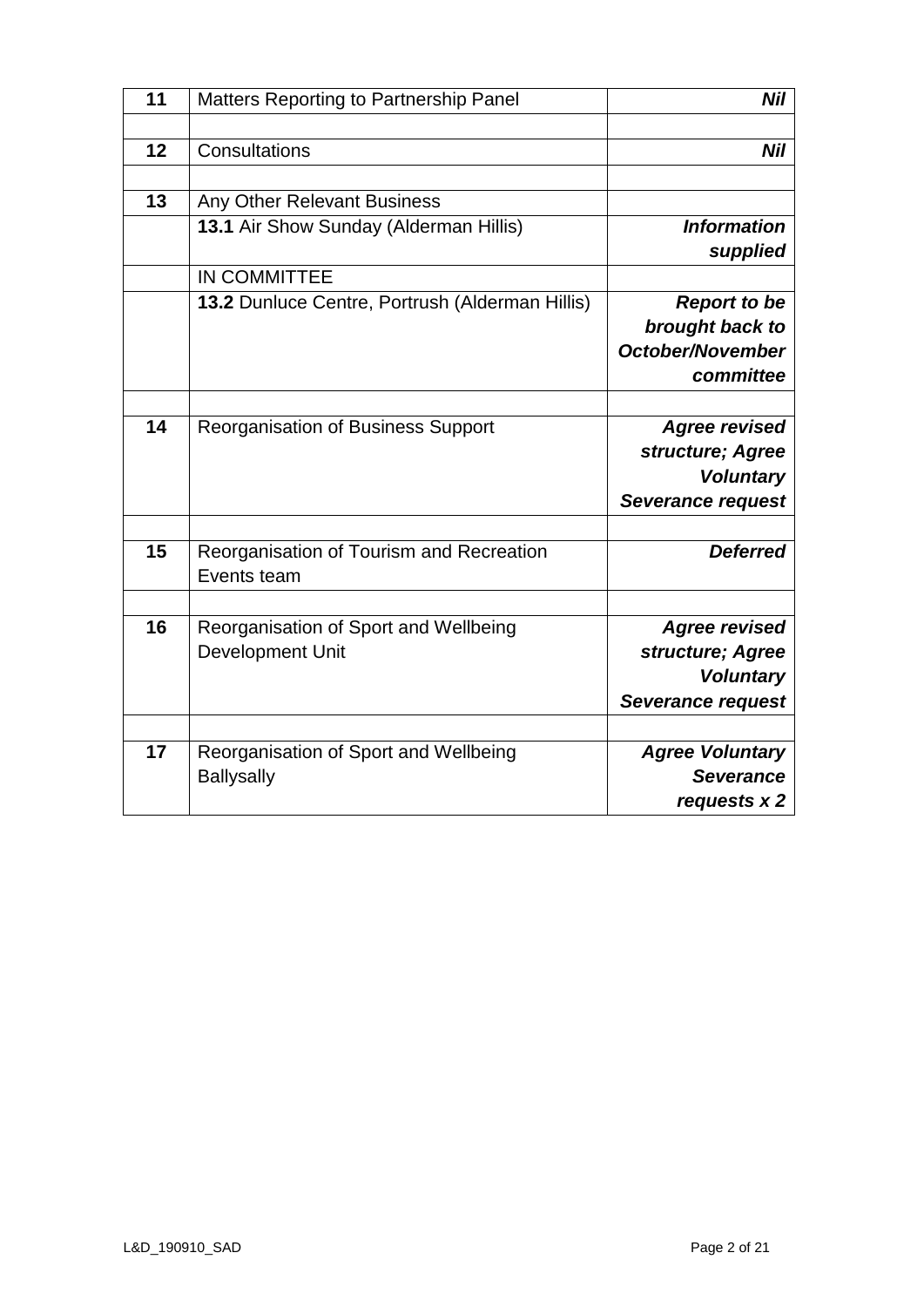# **MINUTES OF THE PROCEEDINGS OF THE MEETING OF THE LEISURE AND DEVELOPMENT COMMITTEE IN CIVIC HEADQUARTERS, COLERAINE ON TUESDAY 10 SEPTEMBER 2019 AT 7:00 PM**

| In the Chair:            | <b>Councillor Margaret-Anne McKillop</b>                                                                                                                                                                                                   |  |  |
|--------------------------|--------------------------------------------------------------------------------------------------------------------------------------------------------------------------------------------------------------------------------------------|--|--|
| <b>Members Present:</b>  | Alderman Duddy, Finlay, Hillis, McCorkell<br>Councillors Baird, Bateson, Holmes, Knight-<br>McQuillan, McAuley, McCaw, MA McKillop, Nicholl,<br>Schenning, Watton                                                                          |  |  |
| In Attendance:           | <b>Alderman McCandless</b>                                                                                                                                                                                                                 |  |  |
| <b>Officers Present:</b> | R Baker, Director of Leisure & Development<br>W McCullough, Head of Sport & Wellbeing<br>P Thompson, Head of Tourism & Recreation<br>J Welsh, Head of Community & Culture<br>S Duggan, Civic Support & Committee & Member Services Officer |  |  |
| In attendance:           | Gallery (1 no)<br>Press (1 no)                                                                                                                                                                                                             |  |  |

## **SUBSTITUTIONS**

Alderman Finlay substituted for Alderman McKillop.

### **1. APOLOGIES**

Apologies were recorded for Alderman McKillop and Councillor McShane.

### **2. DECLARATIONS OF INTEREST**

There were no declarations of interest.

### **3. MINUTES OF MEETING HELD TUESDAY 13 AUGUST 2019**

Summary previously circulated.

The Chair advised of a Change in the Order of Business.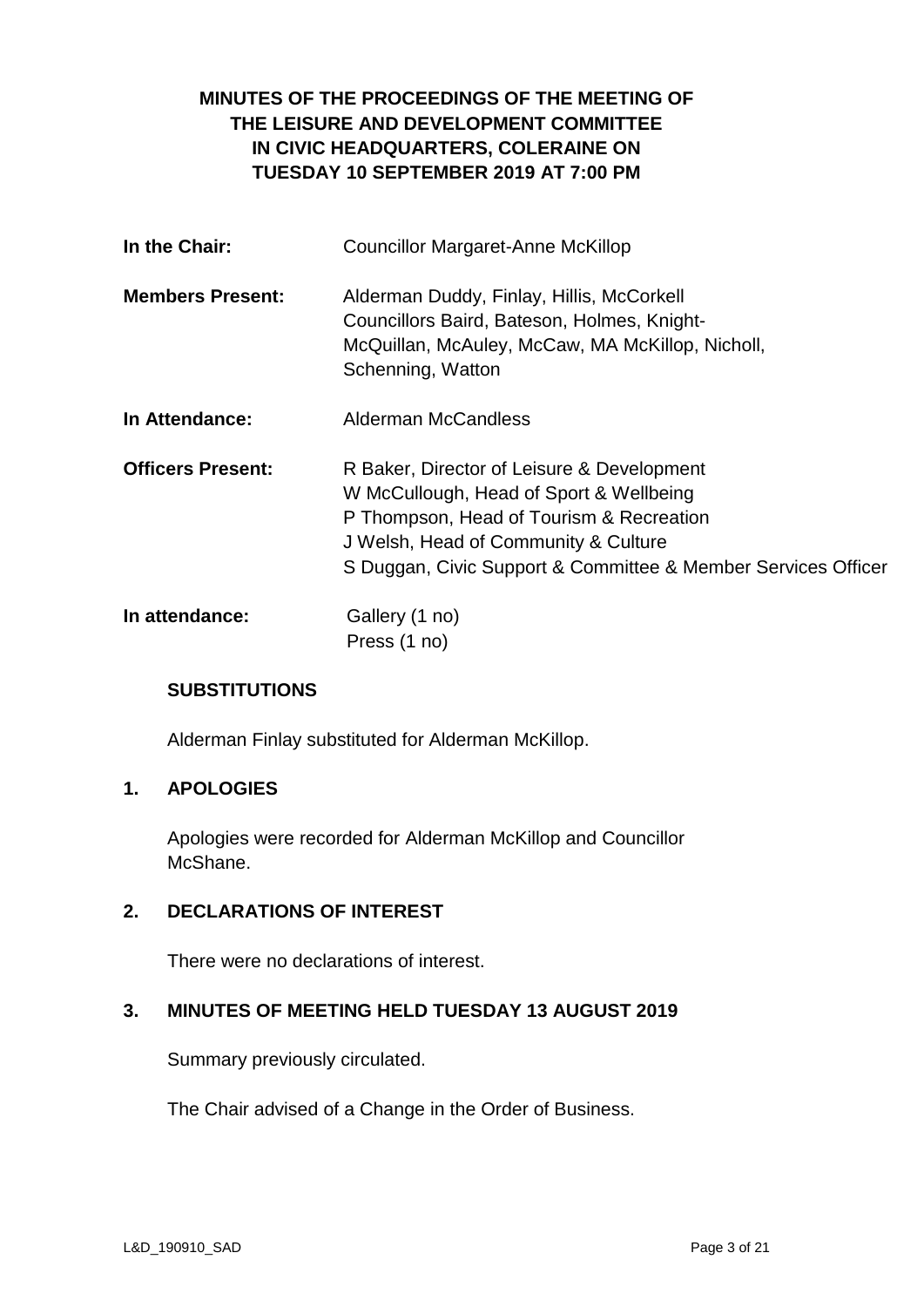# **4. NOTICE OF MOTION PROPOSED BY COUNCILLOR BAIRD, SECONDED BY ALDERMAN MCCANDLESS (REFERRED FROM COUNCIL MEETING 25 JUNE 2019)**

*'Over the past year there have been numerous collisions at the road junctions most used by traffic approaching and leaving the Dark Hedges. Sadly a young man from USA was killed in one such accident in September 2018. After lobbying the Roads Service and PSNI new high visibility Give Way signs were erected in October 2018 at two of the junctions but sadly the accident rate has not declined. Apart from the obvious high risk to life at these junctions the collisions have necessitated high level presence from the Ambulance Service, Air Ambulance Service and Police on an almost weekly frequency. Local people now live in fear in what has become treacherous international road junctions.* 

*In support of lobbying currently underway I would ask that Council write to the Permanent Secretary at DfI and the Chief Constable for NI to have STOP signs put in place immediately at the Fivey Road and Bregagh Road junctions with Gracehill Road and that this is followed by other effective measures to ensure safety is paramount at these junctions. Furthermore that the Fivey Road junction with the Drones Road is risk assessed and appropriate action taken to ensure safety'.*

Councillor Baird spoke in support of her Notice of Motion, stated she had been requesting of DfI Roads to place 'Stop' signs on two junctions near the Dark Hedges and Fivey Road near the intersection with Gracehill Road, near Armoy, Ballymoney. Councillor Baird advised that over the last year there had been numerous accidents, near misses, and she received reports on a weekly basis from constituents regarding cars speeding straight across the junction, a dangerous intersection whose popularity has been driven by the Game of Thrones. Councillor Baird advised most users were foreign tourists, unfamiliar with 'Give Way' signage and sadly reflected on a young American gentlemen who had unfortunately lost his life on honeymoon in a road traffic collision near the Dark Hedges.

Councillor Baird advised Emergency Services, Air Ambulance, and PSNI were providing a lot of resources in the area, farmers were afraid to use the road, Farmers For Action NI and Life After had been providing support.

Councillor Baird advised DfI Roads were reluctant to take immediate action, that works were planned to narrow a road junction, however that would take time and requested that in the meantime, 'Stop' signs were erected to reduce the risk further. Councillor Baird asked for support in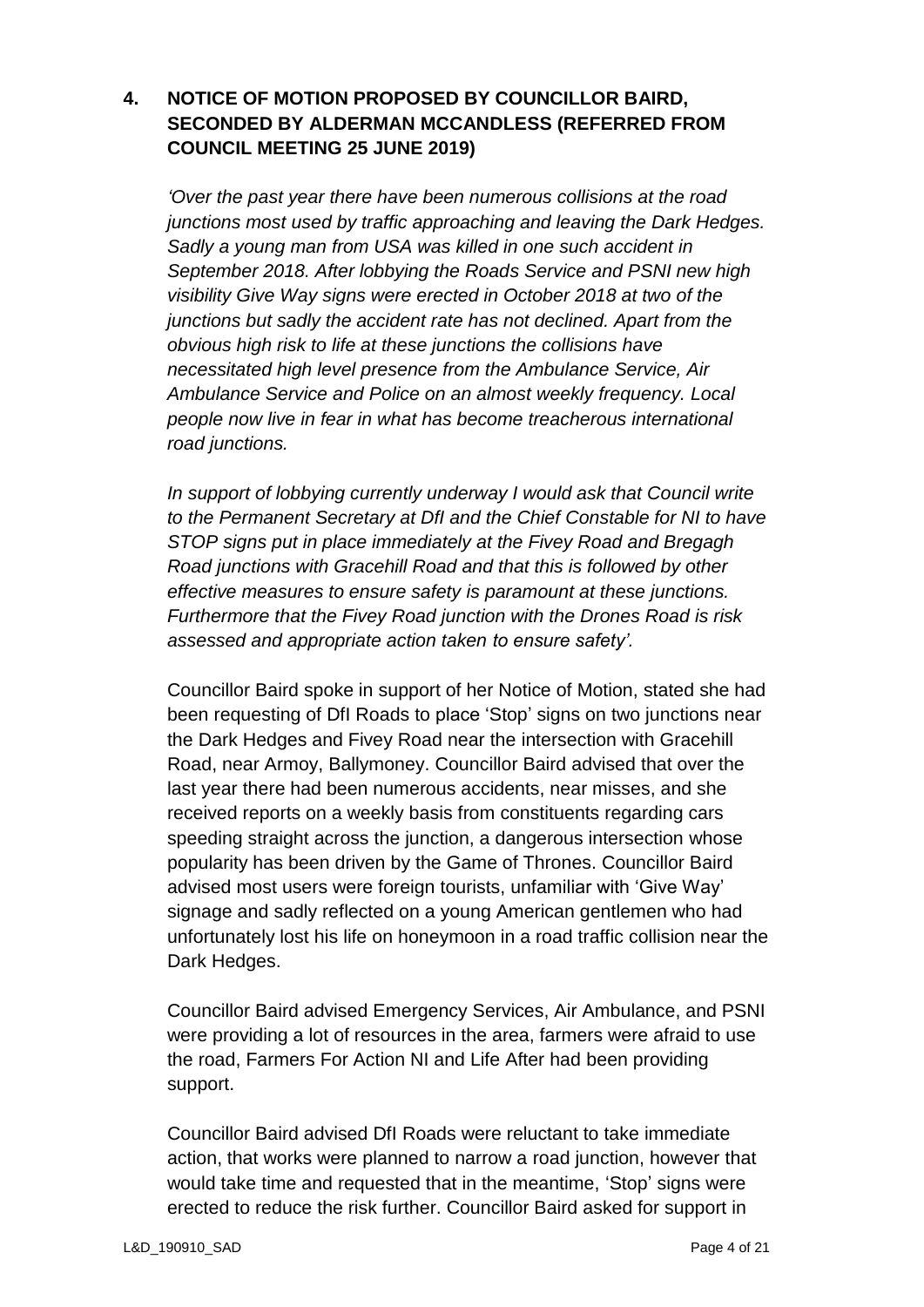writing to DfI to request 'Stop' signs urging DfI not to wait to be implemented.

Councillor McCandless, having seconded the Notice of Motion, read from a prepared statement:

*"In our Council area our Council officers have worked extremely hard in promoting the area. Our tourism has experienced continuous growth and we hopefully will continue to grow in the tourism industry.*

*Figures from Tourism NI have revealed that 350,000 people come to Northern Ireland annually just to visit " Game of Thrones " sites, that is one in six of our visitors. The Dark Hedges is one of these must see locations.*

*Regrettably while we should be recognising the Dark Hedges as a game changer for tourism here this evening, it is regrettably being highlighted as an accident black spot.*

*Visitors are wanting to enjoy our beautiful scenery and unfortunately collisions can be caused by inattention.*

*I am aware that DFI have advised that standard practice accepted throughout the U.K. in a rural location is a Give Way sign with the associated road markings and that reviews took place with DFI and PSNI.*

*However, we also need to accept that 80% of the world drive on the right hand side of the road. Foreign tourists are arriving tired after long flights, unaware of their surroundings, in an unfamiliar car, driving on what they perceive as the "wrong side "of the road - they are understandably confused. When you are tired and in unfamiliar surroundings old driving habits may kick in and some foreign visitors will probably not be aware that at junctions the priorities are reversed.*

*Most rental cars are stick shift, our rural roads can quickly become narrow uneven or winding and we need to be more accepting and accommodating of the dangers facing foreign visitors with improvements such as clearer road markings and signs and preparation to stop clearly marked on roads.*

*Tourism is vital to the welfare of our area, let us do all we can to make it as safe as possible for our visitors foreign and local. Stop signs could potentially save lives and seriously reduce accidents at the Dark Hedges.*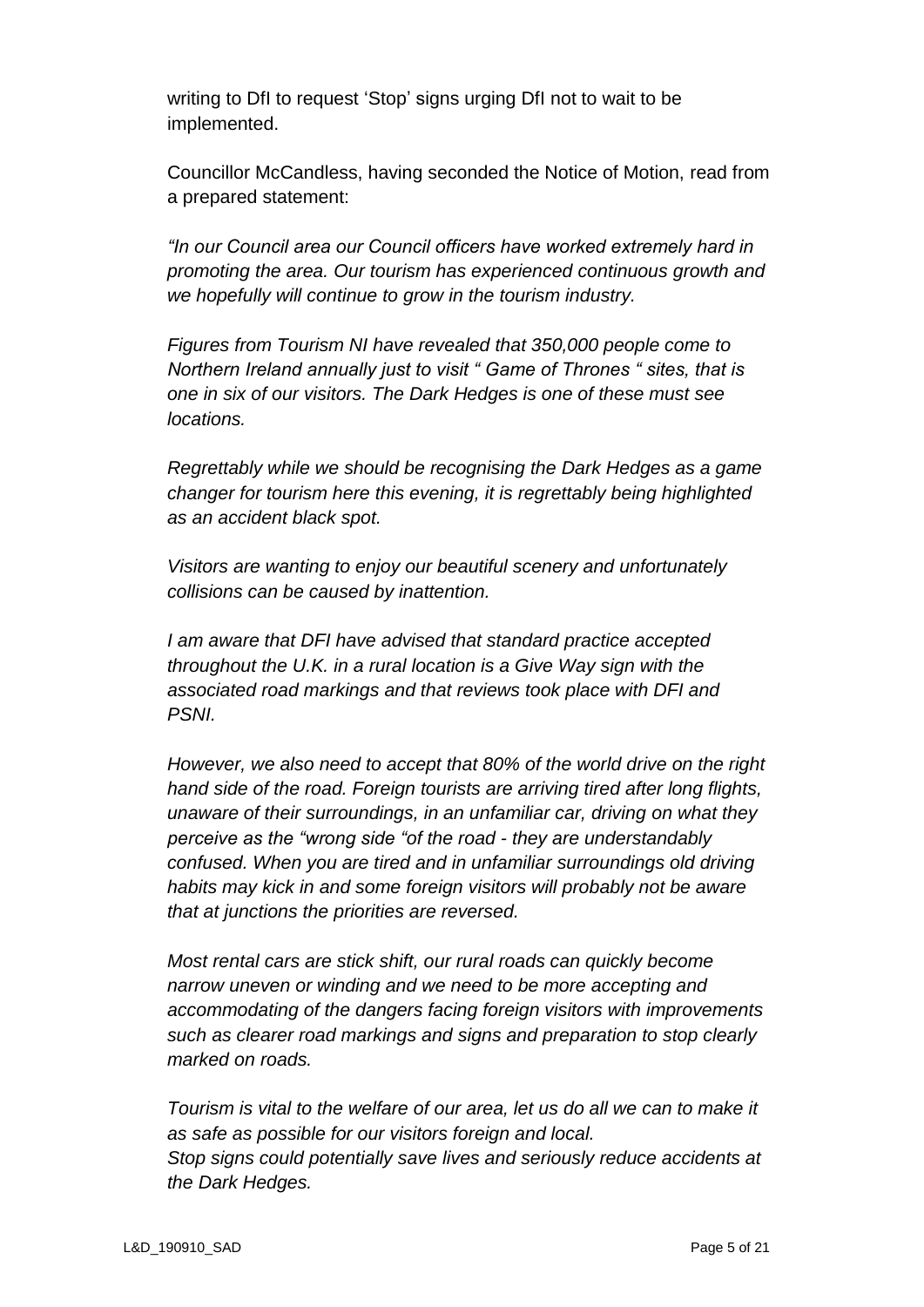*I appeal to the DFI - in the interest of saving lives - change your policy".*

All Parties stated their respective support for the Notice of Motion.

The Chair put the proposal to the committee to vote. Committee voted unanimously in favour. The Chair declared the motion carried.

*\* Councillor Knight-McQuillan arrived at the meeting at 7.09PM. \* Councillor McCandless left the meeting at 7.10PM during consideration of the Item.* 

# **5. NOTICE OF MOTION PROPOSED BY ALDERMAN FINLAY, SECONDED BY COUNCILLOR MCAULEY (REFERRED FROM COUNCIL MEETING 27 AUGUST 2019)**

*'That a memorial tablet, in memory of William Dunlop, be placed within his father, Robert Dunlop's memorial garden in Ballymoney'*

Alderman Finlay spoke in support of his Notice of Motion:

*"William died tragically in July 2018, doing what he loved. Racing was in his blood, following in the footsteps of his father and Uncle, Joey Dunlop. I believe that it would be a fitting tribute to erect a Plaque in his honour in the Joey Dunlop Memorial Garden and I am requesting that Council undertake this in memory of William and his contribution to motorbike racing in Northern Ireland."* 

Councillor McAuley echoed the sentiment of Alderman Finlay, stating William Dunlop was one of a kind, made his own name in the motorcycling circle and it would be fitting for Council, in this small way, to mark one of the Borough's greatest Sports people, taken at such a young age.

All Parties stated their respective support for the Notice of Motion.

Alderman Finlay requested the DEA Councillors, in consultation with family members were involved in the detail of the tribute.

The Chair put the proposal to the committee to vote. Committee voted unanimously in favour. The Chair declared the motion carried.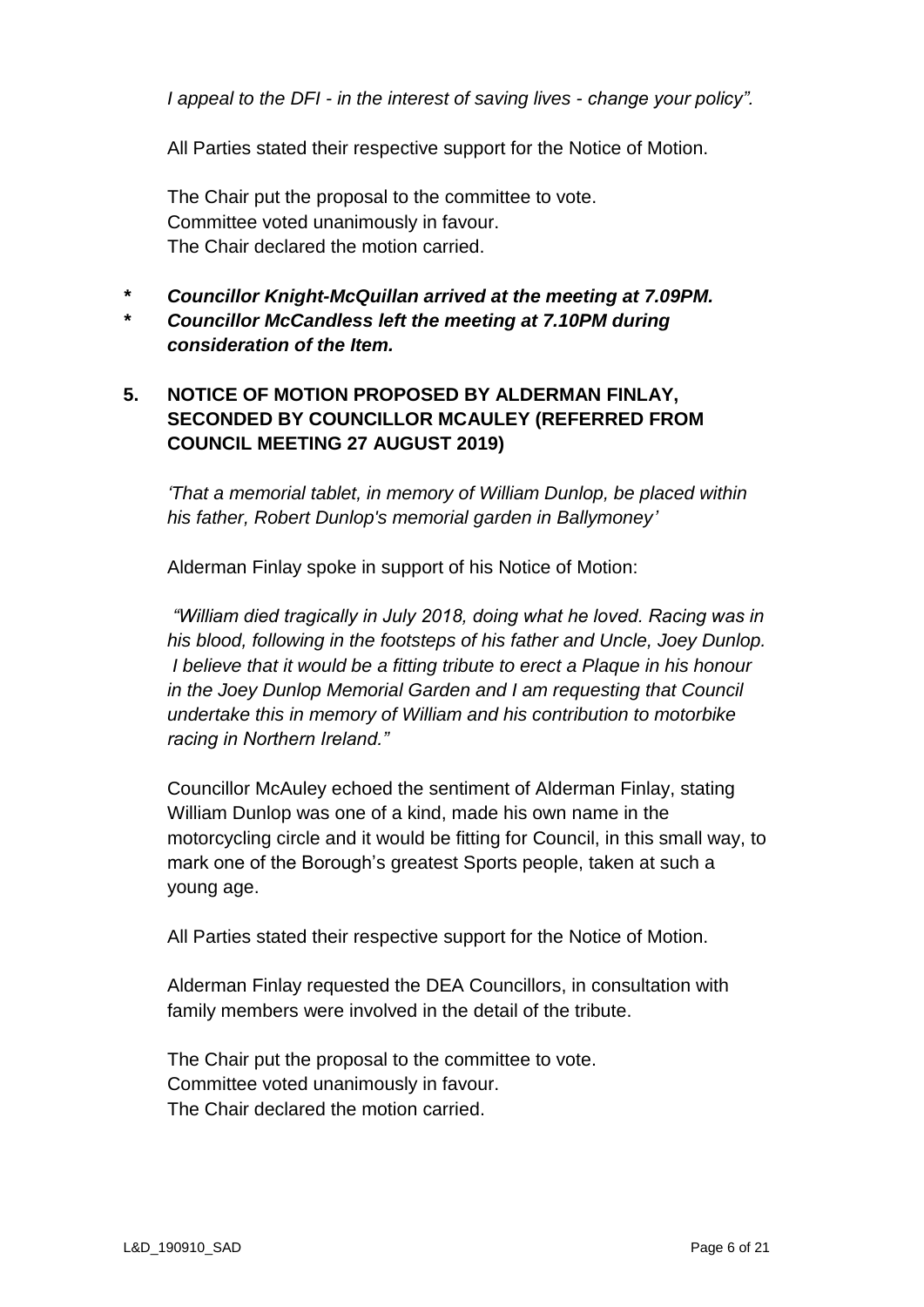# **6. REVISED TERMS OF REFERENCE FOR SPORTS FACILITY PROJECT BOARD**

Report, previously circulated, presented by the Head of Wellbeing and Sport, to request approval of a mechanism with which to consider the strategic oversight of the development of specific capital projects in Sport & Wellbeing, including the strategic review of Tier 1 & 2 leisure facility provision across the borough.

In January 2019 Members were updated on the successful funding application of €3.1 million from Special EU Programmes Body (SEUPB) towards community sports hub element of Ballycastle Shared Education Campus.

Members then proposed the establishment of a working group to consider the development of Leisure Facilities in line with Council's aspirations for Ballycastle. Rather than establish a separate working group Members agreed that the existing Project Board for "Coleraine Leisure Centre and Options Appraisal of Leisure Management", take on the planning of work proposed in relation to Ballycastle.

In June 2019 a report was brought to Leisure and Development committee for consideration which detailed the proposed amendments to the Terms of Reference for this Project Board – re-titled "Leisure Facilities Project Board". Following some debate about the merits of combining multiple SWB capital projects into one Project Board, a motion to defer any decision until August Leisure and Development committee was made and carried.

The proposal is that Members now consider how best to progress this issue taking into consideration the project board responsibility for the Sport and Wellbeing major capital projects;

Major Projects

- Options Appraisal of Leisure Management.
- The replacement of Coleraine Leisure Centre.
- Ballycastle Shared Education Campus (Phase 1).
- Ballycastle Leisure Facilities (Phase 2).

#### **Options**

Option 1 – Single Project Board for all Sport and Wellbeing Major Projects

Adopt the recommendation previously submitted in June 2019 to re-title the Project Board "Leisure Facilities Project Board" with the associated amendments to the Terms of Reference (Annex A) and the additional recommendation to increase the size of the Project Board to 10, thereby ensuring the membership can be more representative of the DEAs within which the multiple projects are based.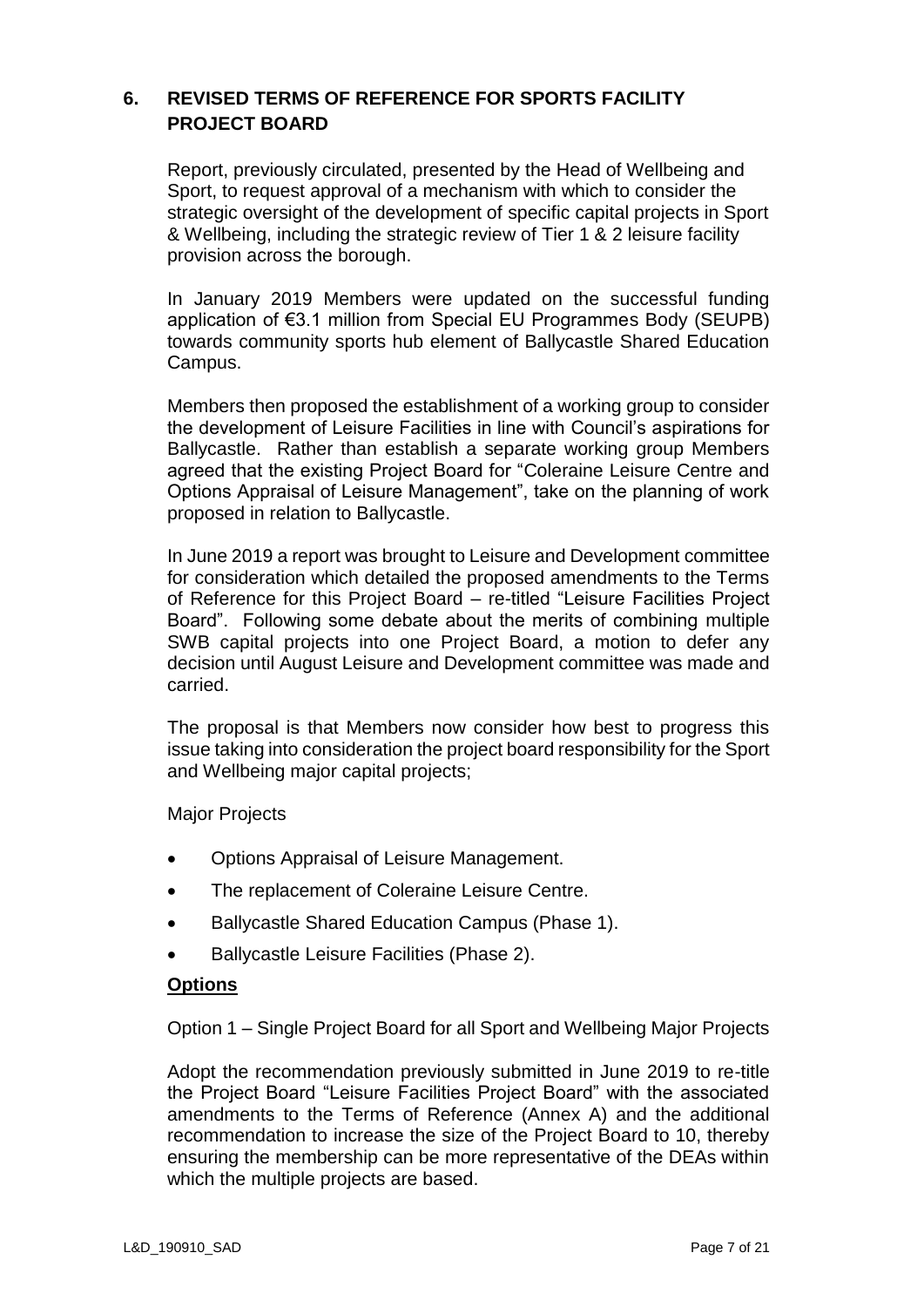Option 2 – Multiple Project Boards for each Major Project.

- a) Continue with the "as-is" position i.e. Project Board for Coleraine Leisure Centre and Options Appraisal of Leisure Management and its existing Terms of Reference.
- b) As each major project moves beyond Stage 1 of the 4 Stage Gateway Review Points, establish project specific Project Boards by D'Hondt. Numbers to be determined by Council. As the Ballycastle leisure facilities provision has two interdependent phases establish a Project Board now with briefing / updates on Phase 1, which is an Education Authority led project, plus strategic planning for Phase 2.

**It is recommended** that the L&D Committee considers the above and recommends to Council the appropriate option to take.

Councillor Holmes proposed a more efficient use of time, the adoption of Option 1, with 8 Project Board Members; and allow substitutions.

Proposed by Councillor Holmes Seconded by Councillor Baird

- that Council adopt Option 1 – Single Project Board for all Sport and Wellbeing Major Projects;

Adopt the recommendation previously submitted in June 2019 to retitle the Project Board "Leisure Facilities Project Board" with the associated amendments to the Terms of Reference (Annex A, circulated) and the additional recommendation to increase the size of the Project Board to 8, thereby ensuring the membership can be more representative of the DEAs within which the multiple projects are based.

Councillor McCaw stated he had no issue with Councillor Holmes' proposal, however, observed Independent and PUP Elected Members would not be entitled to have representation.

Councillor Watton referred to his electoral vote and stated he would have liked to have a say in Coleraine Leisure Centre and echoed Councillor McCaw, that representation should come from the DEA, to include the same for Ballycastle.

Alderman Duddy's view was Coleraine should have a stand-alone Project Board, the precedent had been set by Council's use of D'Hondt and the position on Substitutes set out in Standing Orders.

Councillor Bateson advised the Sinn Féin preferred position, Option 2.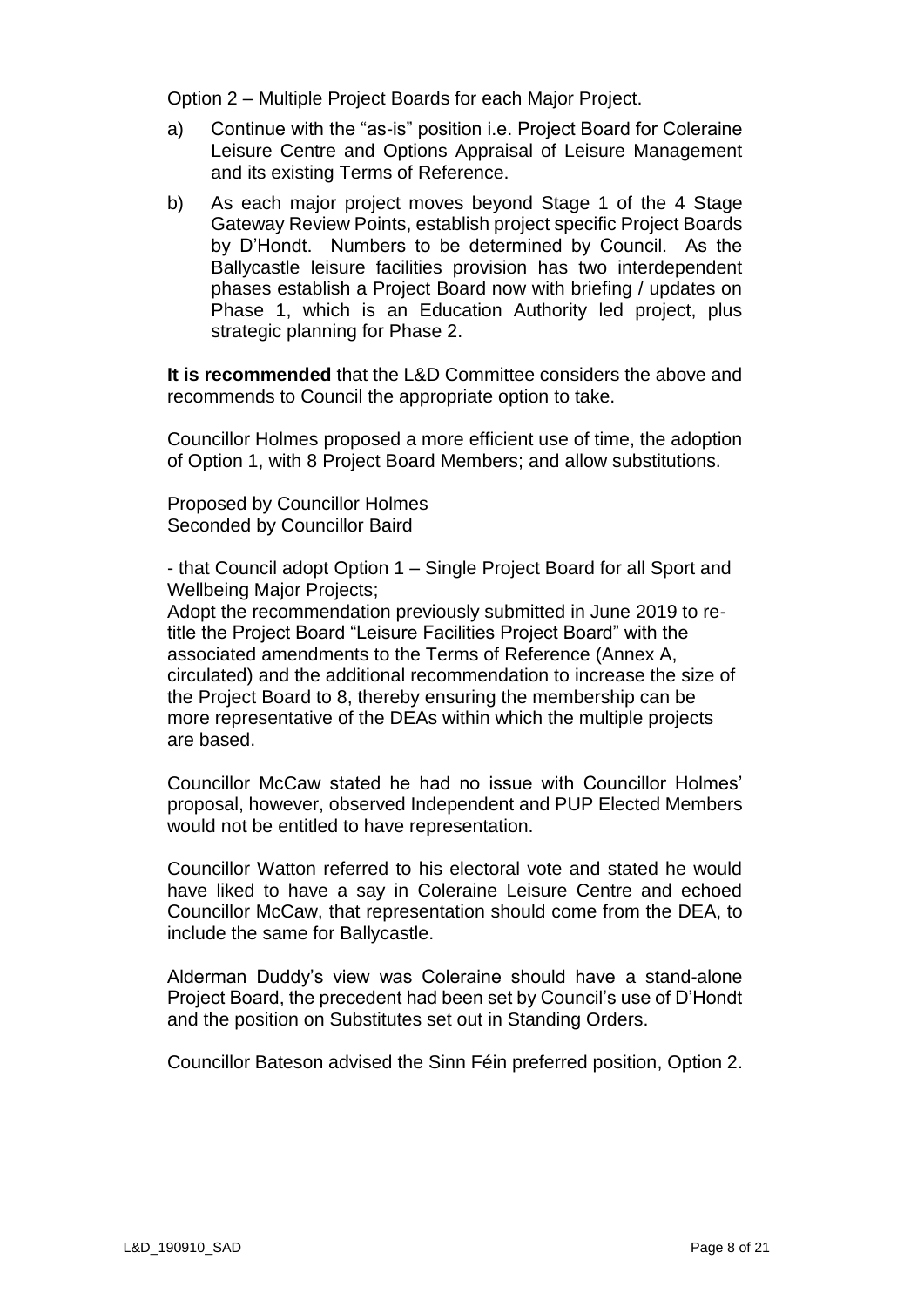#### Amendment

Proposed by Councillor Bateson Seconded by Councillor Nicholl

- that Council adopt Option 2 – Multiple Project Boards for each Major Project;

(a) Continue with the "as-is" position i.e. Project Board for Coleraine Leisure Centre and Options Appraisal of Leisure Management and its existing Terms of Reference;

(b) As each major project moves beyond Stage 1 of the 4 Stage Gateway Review Points, establish project specific Project Boards by D'Hondt. Numbers to be determined by Council. As the Ballycastle leisure facilities provision has two interdependent phases establish a Project Board now with briefing / updates on.

Councillor Schenning, in the interests of time constraints and pressures on staff, stated support for Option 1.

The Chair put the Amendment proposed by Councillor Bateson, seconded by Councillor Nicholl to the committee to vote.

4 Members voted For; 10 Members voted Against.

The Chair declared the Amendment lost.

The Chair put the substantive motion proposed by Councillor Holmes, seconded by Councillor Baird to the committee to vote.

10 Members voted For; 4 members voted Against.

The Chair declared the substantive motion carried.

The Chair advised agenda Item  $5 - 7$  were for information and assumed read.

### **7. CAPITAL PROJECTS PRIORITISATION**

Information report, previously circulated, presented by the Director of Leisure and Development to inform of the current situation in relation to progress of Leisure and Development Capital Projects.

The Environmental Services Capital Works Section has informed the Leisure and Development Directorate that it is only able to proceed with a limited number of Leisure and Development Capital Projects at this time because of limited resources following recent staff departures.

Consequently, the short term availability of technical staff within the Capital Projects Team has necessitated the prioritisation of Capital Projects.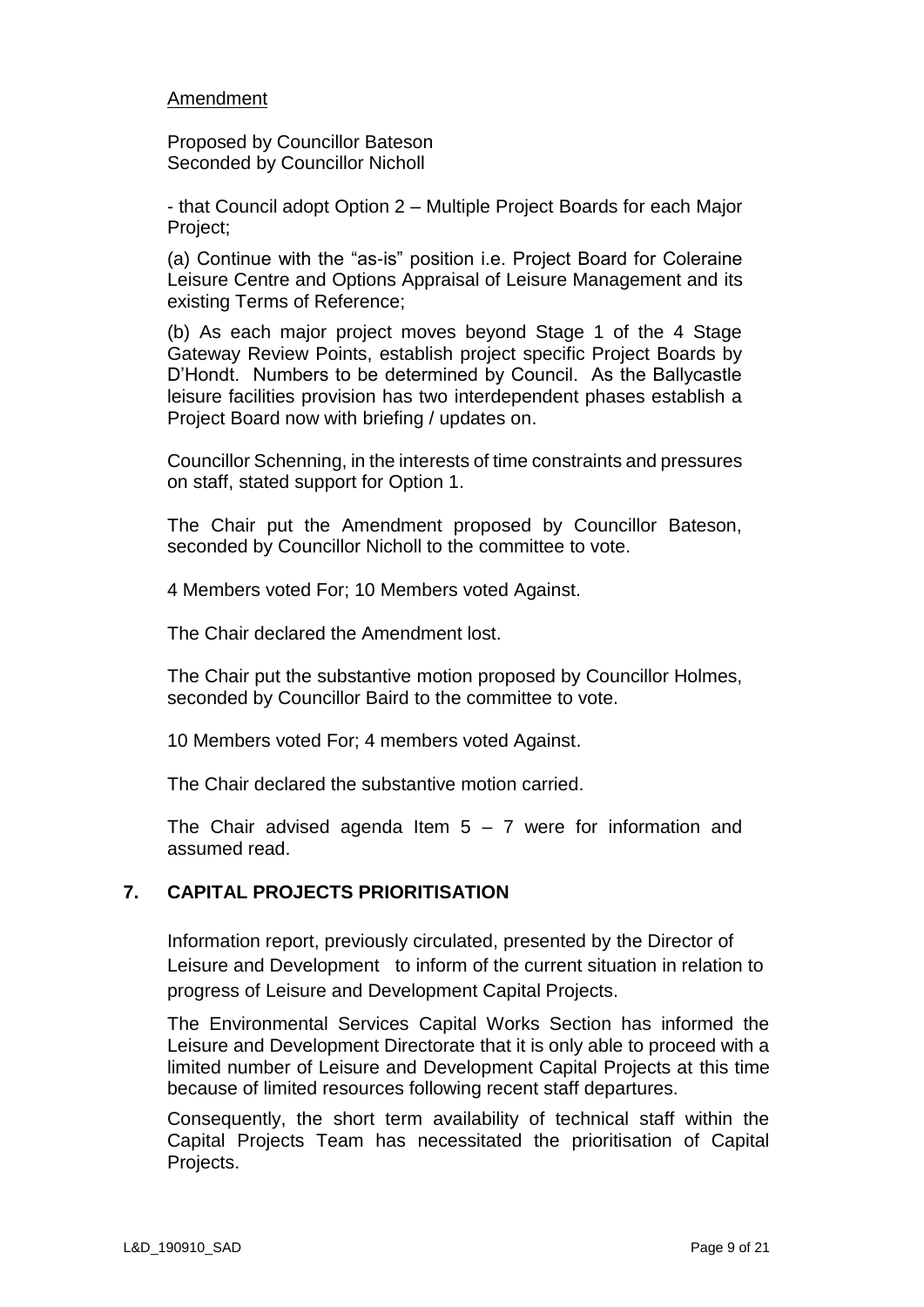Accordingly, an exercise has been carried out to identify those projects that must continue as a priority until such times as the Capital Works Section resourcing is resolved and normal working can resume. This exercise has identified projects based on those subject to legal commitments through signed Letters of Offer / Funding Contracts and those that could lead to Health and Safety liabilities if not progressed.

### **Leisure and Development Capital Projects**

The projects below have been identified as Tier 1 because it is assessed that the consequences of not proceeding with them exceed any savings so generated. Accordingly, if the Environmental Services Capital Team do not have the resources to proceed with all of these projects, it will be necessary to deploy external delivery resources to ensure they are progressed

| Project                                                  | Reason                                                                  | <b>of</b><br><b>Consequences</b><br>not<br>proceeding                                                                                                                                                         | <b>Net</b><br><b>Capital</b><br><b>Cost</b><br>to<br><b>Council</b>                                                                           |
|----------------------------------------------------------|-------------------------------------------------------------------------|---------------------------------------------------------------------------------------------------------------------------------------------------------------------------------------------------------------|-----------------------------------------------------------------------------------------------------------------------------------------------|
| IV<br>Peace<br>Community<br><b>Facilities</b><br>Upgrade | Legal<br>commitment<br>LoO<br>$\prime$<br>Funding<br>Contract<br>Signed | Breach of contract, claw-back of<br>funding already provided, loss of<br>funder confidence prejudicial to<br>future funding and public<br>Member expectation of delivery<br>of publically announced projects. | £0<br>fully<br>funded<br>(£894k<br>grant<br>aid).<br>Requirement<br>for<br>internal<br>professional<br>services.                              |
| Village<br>Renewal                                       | Legal<br>commitment<br>LoO<br>$\prime$<br>Funding<br>Contract<br>Signed | Breach of contract, claw-back of<br>funding already provided, loss of<br>funder confidence prejudicial to<br>future funding and public<br>Member expectation of delivery<br>of publically announced projects. | £400k<br>(£900k<br>grant<br>aid).<br>Requirement<br>for<br>internal<br>professional<br>services.                                              |
| <b>Ballycastle</b><br>Sports - Shared<br>Campus          | Legal<br>commitment<br>LoO<br>$\prime$<br>Funding<br>Contract<br>Signed | Breach of contract, loss of funder<br>confidence prejudicial to future<br>funding and public / Member<br>expectation<br>of<br>delivery<br>οf<br>publically announced project.                                 | £0<br>fully<br>$\overline{\phantom{m}}$<br>funded<br>(E2.6m)<br>grant<br>aid).<br>Requirement<br>for<br>internal<br>professional<br>services. |
| Magheracross<br>Scenic<br>Experience                     | Legal<br>commitment<br>LoO<br>$\prime$<br>Funding<br>Contract<br>Signed | Breach of contract, loss of funder<br>confidence prejudicial to future<br>funding and public / Member<br>expectation<br>delivery<br>of<br><b>of</b><br>publically announced project.                          | £275k<br>(£530k<br>grant<br>aid).<br>Requirement<br>for<br>internal<br>professional<br>services.                                              |

### **1. Tier 1 Projects**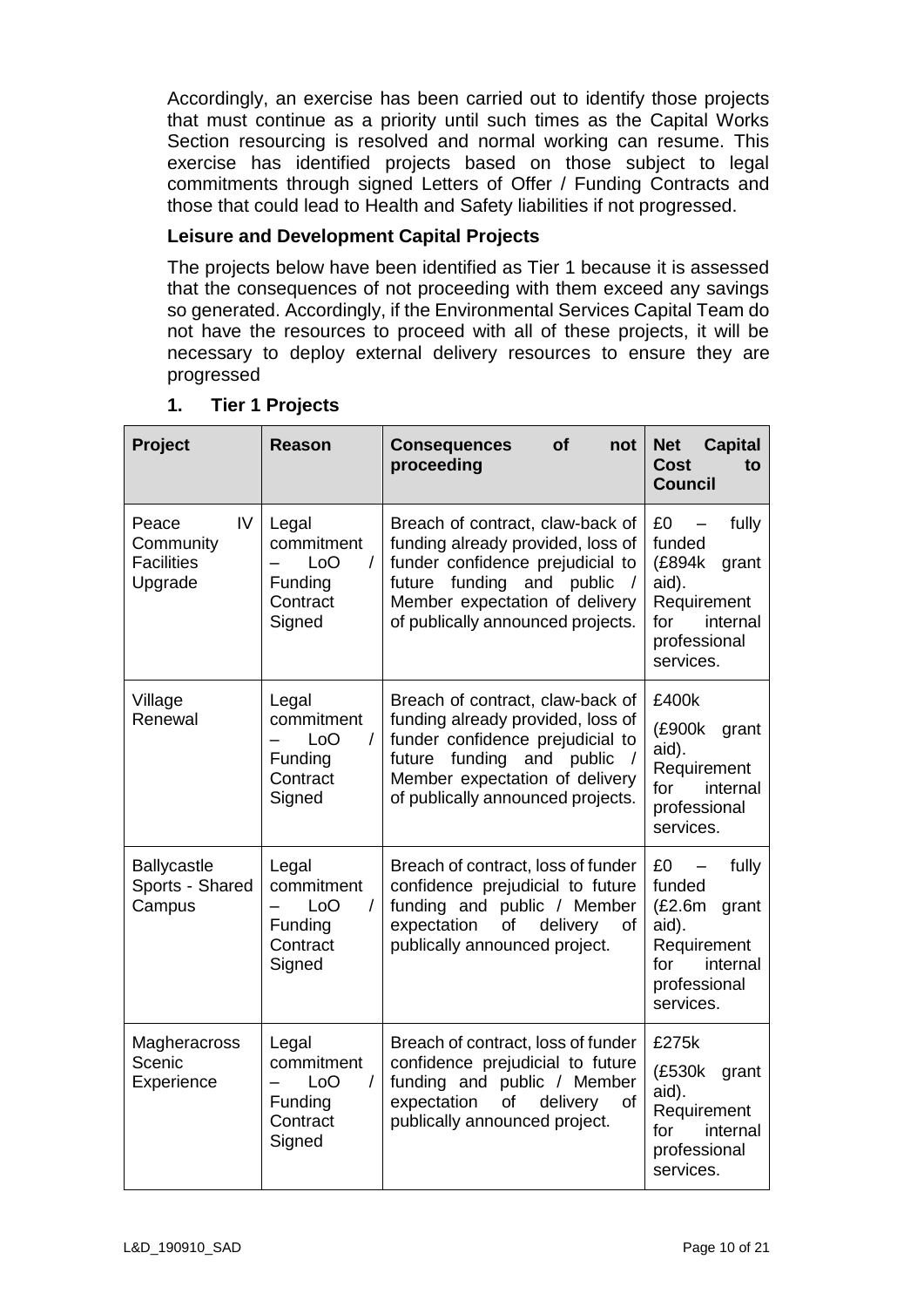| West<br>Bay<br>Amenity Phase<br>2                                                                                    | Health<br>and<br>Safety Risk to<br><b>Members</b><br>0f<br>the Public                 | Public liability claim risk and loss<br>of amenity.                                                                                                                                                                                                                                                                                                                     | £580k<br>no<br>grant aid yet<br>secured.<br>Requirement<br>internal<br>for<br>professional<br>services.         |
|----------------------------------------------------------------------------------------------------------------------|---------------------------------------------------------------------------------------|-------------------------------------------------------------------------------------------------------------------------------------------------------------------------------------------------------------------------------------------------------------------------------------------------------------------------------------------------------------------------|-----------------------------------------------------------------------------------------------------------------|
| <b>Options</b><br>Appraisal<br>of<br>Leisure<br>Management.<br>The<br>replacement of<br>Coleraine<br>Leisure Centre. | Affordability<br>options<br>combined<br>with service /<br>performance<br>improvement. | The process of transformation is<br>predicted to realise savings,<br>efficiencies<br>generate<br>and<br>achieve<br>greater<br>income<br>generation.<br>To not proceed may compromise<br>'live'<br>the<br>process<br>οf<br>transformation.<br>At this stage this project is not<br>dependent upon the availability<br>Capital Projects<br>of<br>Team<br>technical staff. | N/A<br>Requirement<br>for<br>internal<br>professional<br>leisure<br>and<br>specific<br>consultancy<br>services. |

#### **2. Tier 2 Projects**

The following projects are the top ranked projects based on Member prioritisation. It currently appears that the Environmental Services Capital Team do not have the resources to proceed with these projects at this stage, however, once resources become available, the work focus will be realigned in accordance with the following prioritisation;

1. Limavady Accessible Play Park.

Whilst this project is not subject to Contract or Health and Safety liabilities, the following work is proceeding:

- a. Following the identification of a preferred site, technical meetings are in progress to consider topographical surveys and potential outline design options.
- b. First draft of an outline design will be available in October 2019.
- c. Officers are currently engaged with the Principle of St Mary's Grammar School in order to secure the aforementioned lands on which to develop the accessible play park.
- 2. Cloughmills Sports Pitch Scheme.
- 3. Burnfoot Changing Rooms & Grounds.
- 4. Ballymoney to Ballycastle Greenway.
- 5. JDLC / Riada Changing Facilities.
- 6. Aghadowey Play Park.
- 7. Bushmills Traffic and Transport Hub.
- 8. Portrush Recreation Grounds.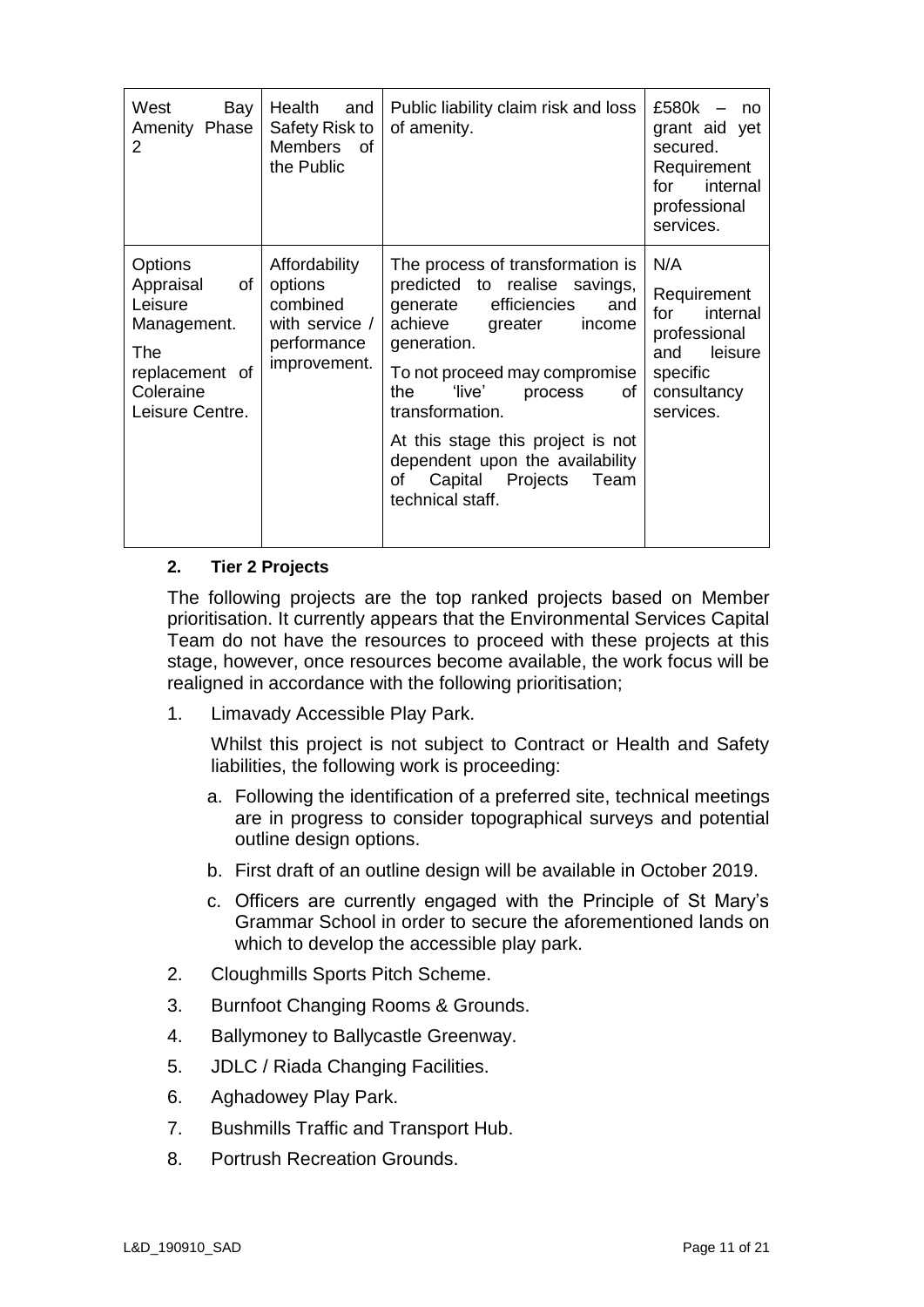Members were asked to note that the progression of any project is not entirely dictated by the prioritisation process and the availability of Council's resources. Other factors may include the availability of grant funding, the availability of land, the cooperation of other stakeholders, legal processes and the scale and technical nature of a project.

Alderman Duddy stated it was unacceptable Councillors' top ten priority projects had not progressed within the past 4 years and sought an explanation as to why they had not progressed and the as-is position with each.

The Director of Leisure and Development advised of issues with availability of resources and responded to questions surrounding Capital Projects officers and staffing.

Councillor Nicholl concurred with Alderman Duddy and whilst welcoming RDP and PEACE IV funding and understanding the constraints, perceived a wider issue how Council operates.

Councillor Baird drew on the Ballycastle Sports Shared Facility, that it should not have featured as it was now up to the Education Authority to produce the funding and expressed the List was allowed to be developed, exceeding capability.

Alderman McCorkell expressed concern, an undertaking had been given to provide a Play Park in Limavady by December, whilst not having the ability to deliver.

Councillor Holmes questioned the capability of the organisation for dealing with Projects. The Director of Leisure and Development advised of factors dictating progress, in Limavady suitable land was being sought.

Alderman Hillis did not disagree with Alderman Duddy.

Alderman Finlay concurred with Alderman Duddy.

Councillor Schenning queried the position with the land for Limavady Play Park, the Head of Wellbeing and Sport stated she wished to fully explore the current, preferred position before other options.

Proposed by Alderman Duddy

Seconded by Councillor Knight-McQuillan

- to recommend that the 8 projects sitting in Tier 2 are moved into Tier 1 within the next 6 months; that an update on all projects be brought to Council within 6 months.

The Chair put the proposal to the committee to vote. Committee voted unanimously in favour. The Chair declared the motion carried.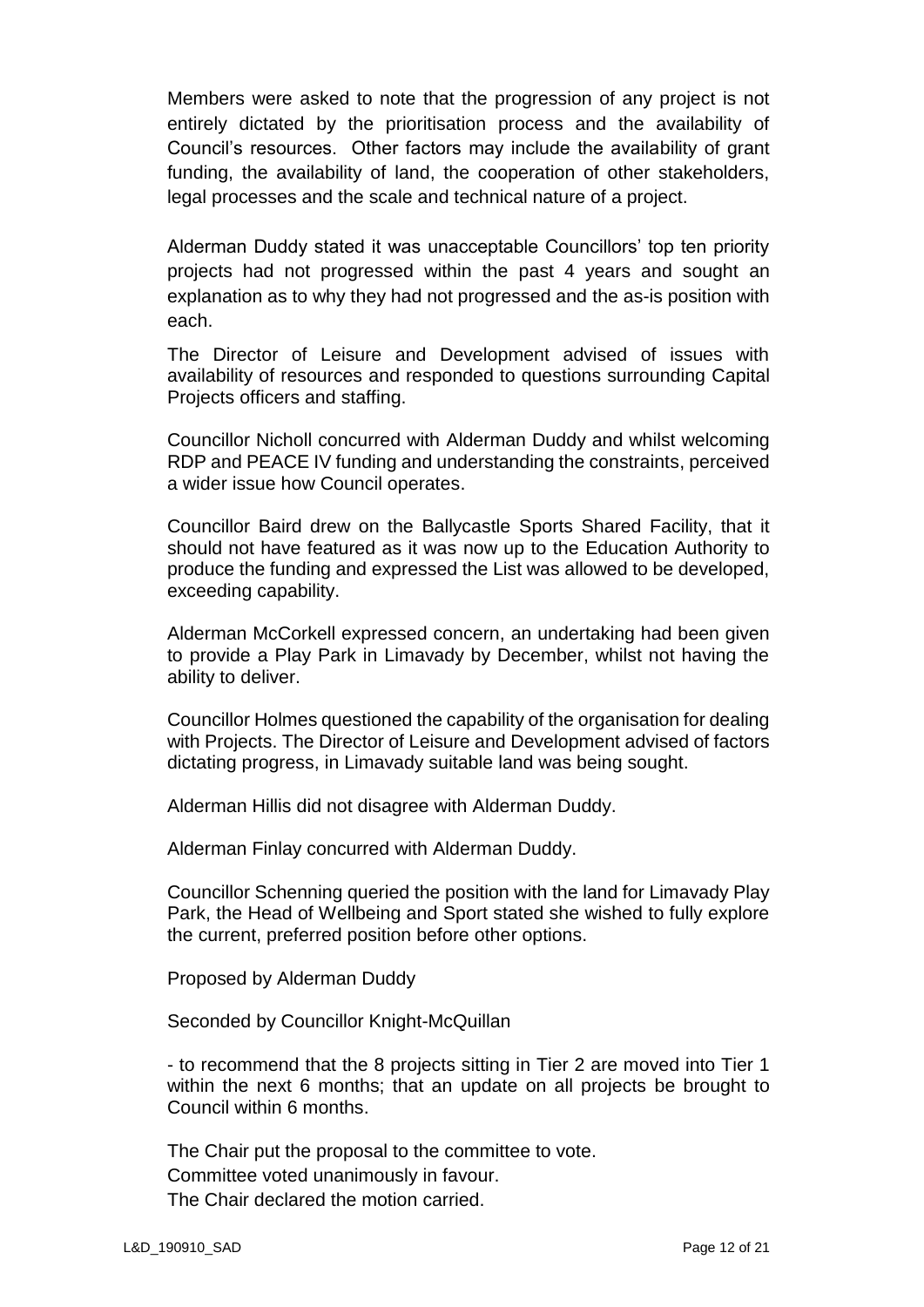# **8. ATLANTIC LINK ENTERPRISE CAMPUS UPDATE**

Report, previously circulated, presented by the Director of Leisure and Development to provide an update in relation to Atlantic Link Enterprise Campus (ALEC) activity in this financial year.

## **Background (***to include any previous decisions of Council***)**

ALEC, with an existing anchor tenant, 5NINEs data centre, is an opportunity to attract new business sectors in a wider Digital Causeway/Creative Causeway offering. To achieve its goals of diversifying the economy, Council aims to secure high-calibre tenant/s to occupy the site. The sectors which will benefit most from the Atlantic Link Enterprise Campus, and will deliver most benefit to the area's proposition include: Digital/ IT; Health & Life Sciences; Creative Media; and Cyber Security.

## **Progress Update**

International professional property agents, CBRE were appointed in September 2018 via SIB's Asset Management Framework. The key role of CBRE is to market/promote/sell ALEC regionally, nationally and internationally to secure large-scale tenant/s to locate on site.

On the 12<sup>th</sup> February 2019, the ALEC Development Brief was officially launched and is being actively marketed by both CBRE and Council. Sales activity to date includes:

- Ongoing promotion/marketing of outline Development Brief to prospective tenants regionally, nationally and internationally via CBRE's networks and regional offices.
- Newspaper Adverts (see Annex One):
	- 9th April 2019 Belfast Telegraph and Coleraine Times;
	- 30th April Irish News and Irish Independent;
	- 14th May Property Week
- Front cover page articles in both Agenda NI and Eolas<sup>1</sup>;
- ALEC information events/roadshows to explain the offering; benefits and eligibility criteria. Key events to date included a breakfast workshop in CBRE offices in Belfast (May 2019) and an upcoming NI Chamber information event in Ballycastle (August 2019). Further

-

<sup>&</sup>lt;sup>1</sup> Agenda NI's business magazine in Ireland.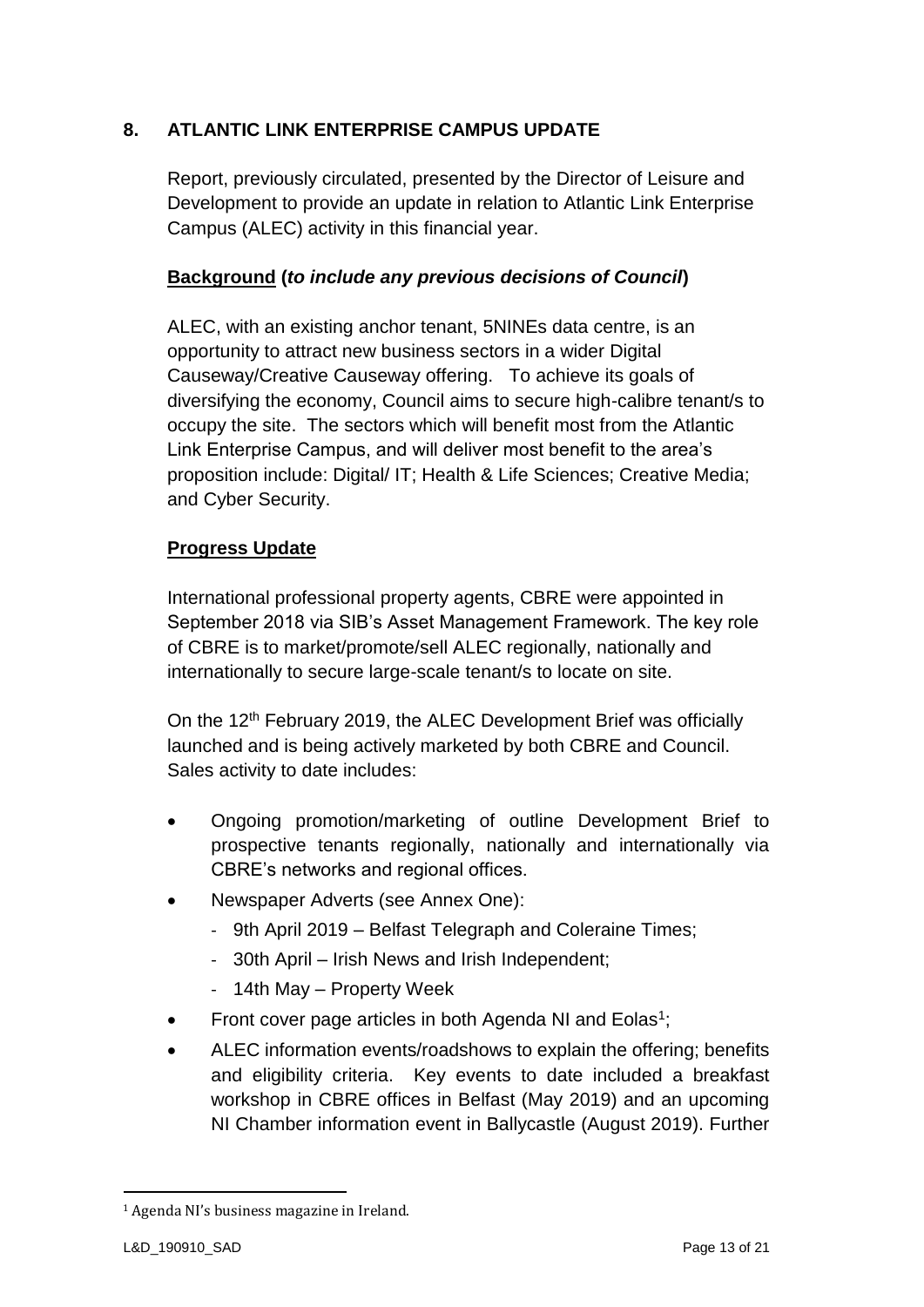breakfast roadshows proposed at CBRE's offices in Dublin and London in autumn 2019.

 Regular wide-spread mailshot of both new hard and soft copies of the ALEC Brochure and Development Brief to prospective investors.

See Annex Two (circulated) for a copy of CBRE's August 2019 update report. In summary, CBRE have stated that: *'The current commercial property market within Northern Ireland is suffering from a lack of occupier and investor confidence as a result of the wider political uncertainty. The threat of a "no deal Brexit" and the continued lack of government within Northern Ireland has resulted in a general decline in demand for property across the province'.*

In recent months CBRE have witnessed a number of large scale requirements across Northern Ireland being put on hold due to the uncertainty at present. CBRE and Council are reviewing our marketing approach on a month to month basis as the political landscape becomes clearer.

### **Summary**

Despite the difficult market conditions, there has been a number of informal inquiries regards the site. CBRE continue to engage with one interested party requiring a presence on the site. Commercial in confidence at this stage, but it is anticipated that a formal response to the Development Brief will be submitted by the prospective tenant in late September 2019. Members will be updated accordingly.

Councillor McCaw queried input from Invest NI, the Director of Leisure and Development advised of the Invest NI property database, they were working with 5Nines, supporting business activities on site and were fully engaged.

## **9. LET'S TALK EVENT**

Report, previously circulated, to seek participation from Elected Representatives from all parties and independent's in Council's annual Let's Talk event on Tuesday  $8<sup>th</sup>$  October 2019 which is included as part of its Good Relations Plan.

As outlined in the Corporate Business Plan though resilient, healthy and engaged communities, the event is a youth citizenship project delivered as part of Council's Good Relations strategic theme for Our Children and Young People. The project is delivered as a Let's Talk event which aims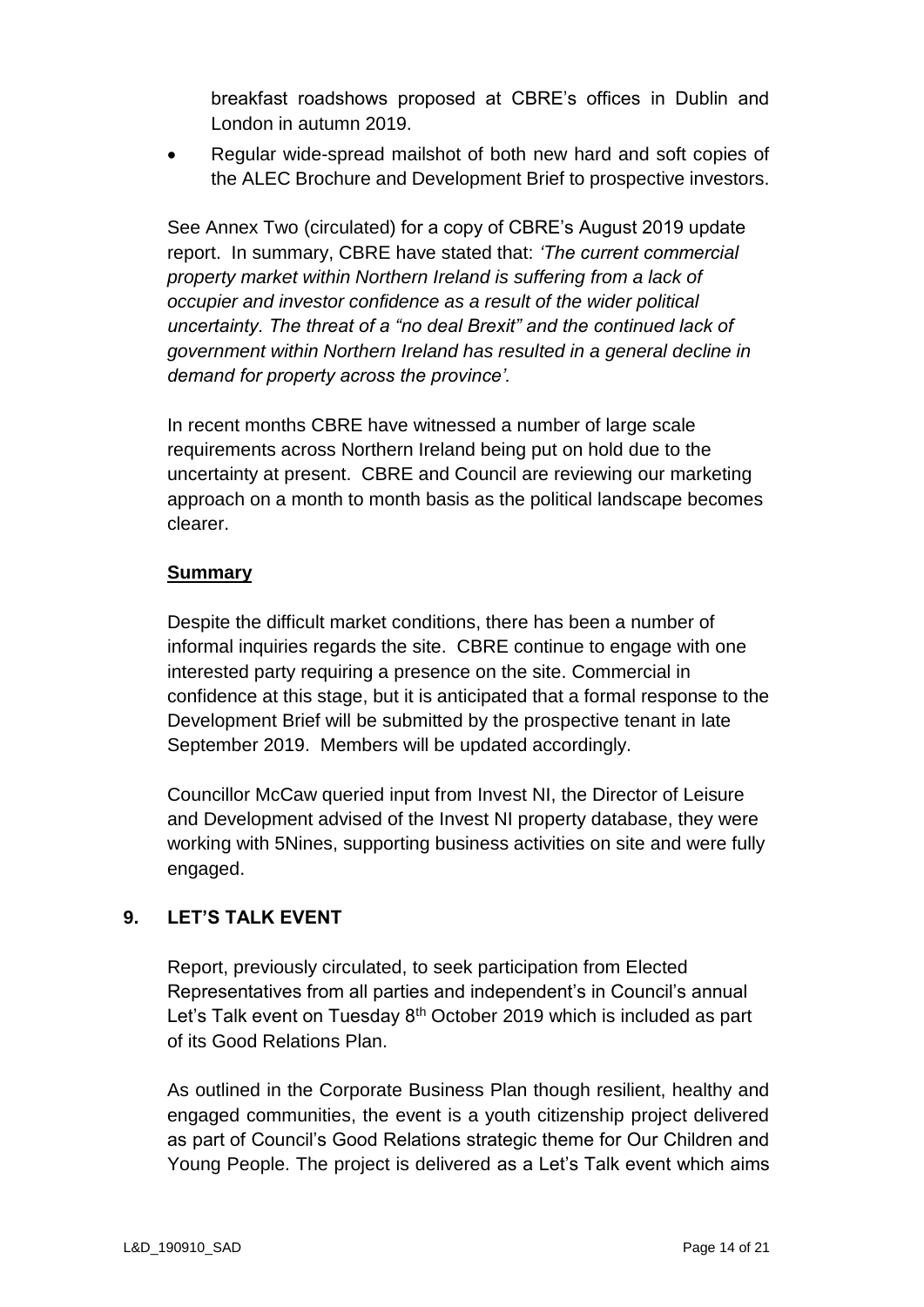to increase awareness on local citizenship and increase awareness of cultural and political diversity.

Council's Good Relations audit identified the need to develop the leadership capacity of pre-teens and young adults to play a full and active role in building a shared and cohesive society. The overall purpose of the event is to help build the confidence of young people and encourage engagement with civic leaders to assist young people to making informed choices. The audit identified a need to assist young people in being more active in civic life and encourage and develop emerging leaders from across the Borough by engaging with local politicians and others from a different community background.

The Let's talk event involves post primary schools from across the Borough coming together to engage with political leaders via round table discussions and panel question and answer session, with participants voting for their preferred political parties taking place at the beginning and end of the event. It provides pupils from schools across the Borough with the opportunity to become more aware of who their local elected representatives are and question them about issues that are important to them.

This is an annual project that is continuing due to its ongoing success with an increase in the number of schools participating each year, hence the need for a larger venue to accommodate growing participant numbers. The project has been adapted over the last few years using feedback from participants and councillors. Last year 98% of participants said that the programme was beneficial to them. 91% of participants reported that they are more aware of what they can do to influence decision making as a result of participating in the Let's Talk event. In 2018 there were increased participant numbers from the previous year by 32. While the initial response for taking part was poor, there was an increase in councillor participation from 7 the previous year to 12 councillors participating in 2018.

In order to ensure the event meets the aims and objectives outlined within the Good Relations Action plan, it is essential that we have enough elected representatives taking part in the event not only to give a broad perspective of cultural and political diversity that exists within our Borough, but also to ensure accommodation of the increasing participant numbers of pupils.

### **Resources**

The project receives 75% funding from The Executive Office through the District Council Good Relations Programme.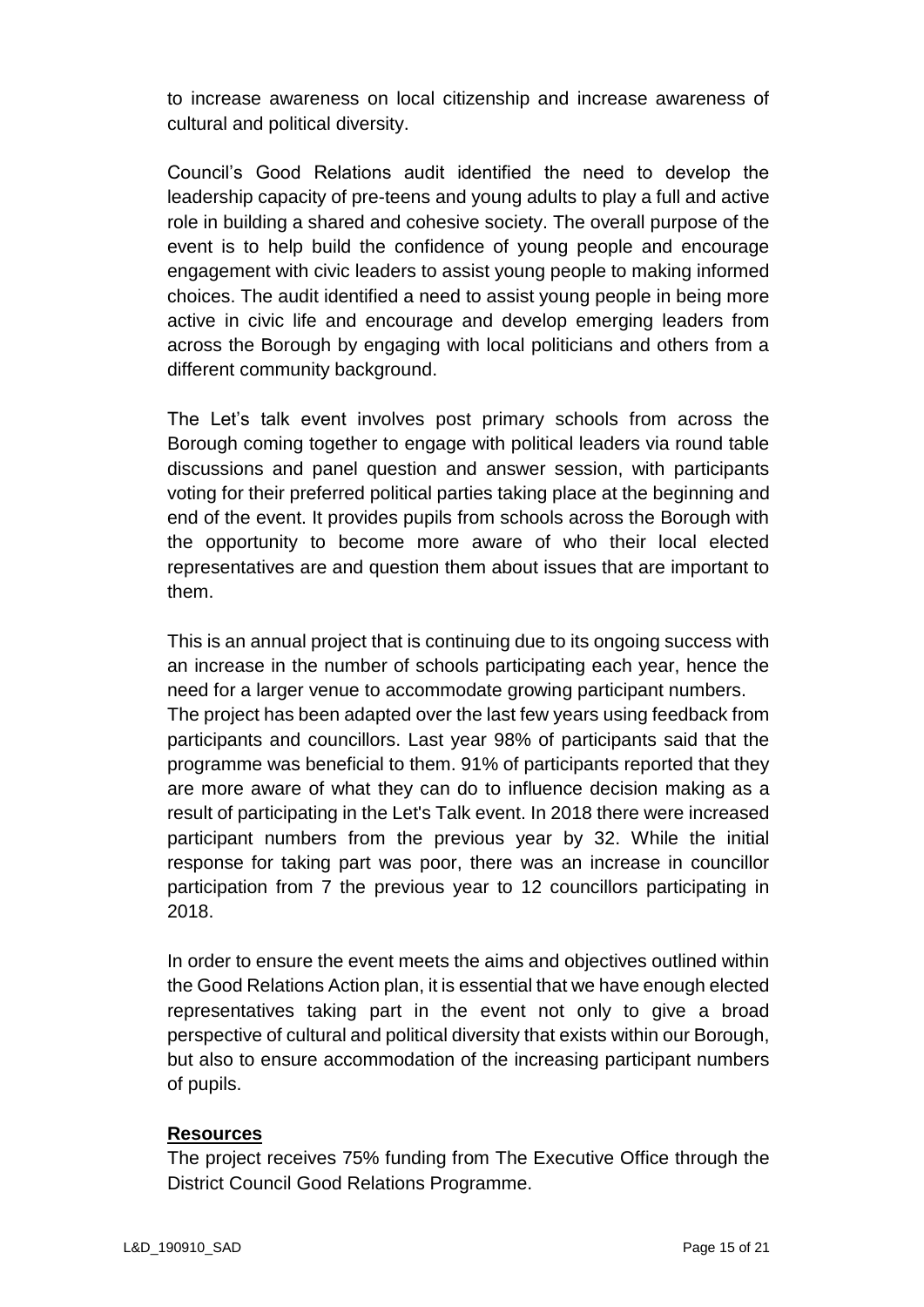It is requested that there is a broad representation from Elected Members participating in the event and that all political parties and independent members are represented.

Names of the Councillors who would like to participate should be forwarded to Joy Wisener, Good Relations Officer by Wednesday 25th September 2019. Email: [joy.wisener@causewaycoastandglens.gov.uk](mailto:joy.wisener@causewaycoastandglens.gov.uk)

### **10. CORRESPONDENCE**

The Director of Leisure and Development presented the correspondence.

# **10.1 Ulster University, Coleraine – Autumn Committee Meeting (dated 29 July 2019)**

Correspondence has been received from Ulster University, Coleraine inviting the Leisure and Development Committee to host an Autumn Committee Meeting at Coleraine Campus. The meeting would provide an opportunity for Councillors and officials to meet with University colleagues, view the facilities and discuss opportunities for future collaboration.

**It is recommended** that the Leisure and Development Committee consider this invitation.

Councillor Nicholl considered Council should accept the Invitation.

Councillor Watton stated he had no issue in trying the University location.

Councillor Holmes advised he had no issuing seeing the facilities, and to return to the Chamber for the Committee meeting.

Alderman Duddy stated concern further external Invitations may follow and voiced reservations regarding technical capabilities, given the recent microphone failure at a Planning Committee meeting and enjoyed the convenience of Party pre-meetings.

Proposed by Councillor Nicholl Seconded by Councillor Bateson

**–** to recommend that Council host an Autumn Committee Meeting at Coleraine Campus.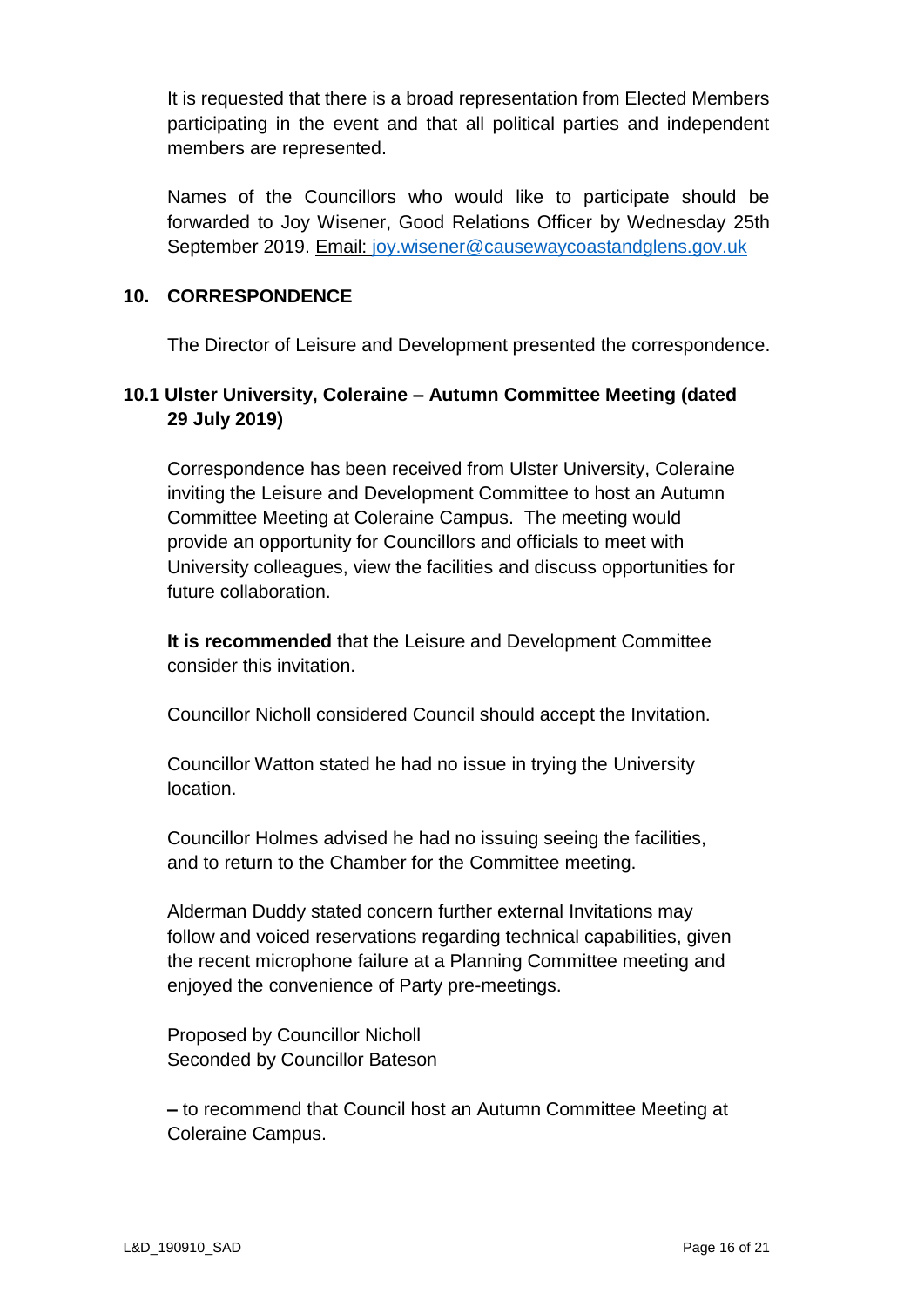The Chair put the proposal to the Committee to vote. 5 Members voted For; 8 Members voted Against. The Chair declared the proposal lost.

## **11. MATTERS REPORTING TO THE PARTNERSHIP PANEL**

There were no matters for reporting to the partnership Panel.

### **12. CONSULTATIONS**

There were no consultation documents.

**AGREED** – To Change the Order of Business

## **13. ANY OTHER RELEVANT BUSINESS (NOTIFIED IN ACCORDANCE WITH STANDING ORDER 12 (O))**

### **13.1 Air Waves (Alderman Hillis)**

*On Sunday 1st September (Air Show Sunday) "no parking" cones were put out on Mark Street Portrush and parking tickets issued without prior warning.*

*Why was this done and why did we need them?*

*If there was a Traffic Management Plan in place for the Air Show who requisitioned it and what was the cost?*

*What are the implications for future tourism events?*

*What was the cost of the parking attendants (Red Coats) and who paid for them.*

The Director of Leisure and Development informed Committee of the Traffic and Transport Plan agreed by SAG for the Air Show. Mark Street had been designated a White Route for Emergency Services and was coned to ensure it was accessible both ways and necessary to facilitate this.

The Director of Leisure and Development advised Council had employed a Traffic Management Team, legally certified, at a cost of £10,000 + VAT. The cost of Traffic Attendants at the Air Show and Auld Lammas Fair to enforce, was £3,500, twelve parking tickets had been issued at the Air Show, 11 cancelled and 1 extant.

The Head of Tourism and Recreation advised under Road Traffic Regulations 1997, updated, responsibility had transferred from PSNI to the Event Organiser and a Traffic and Transport Plan was required for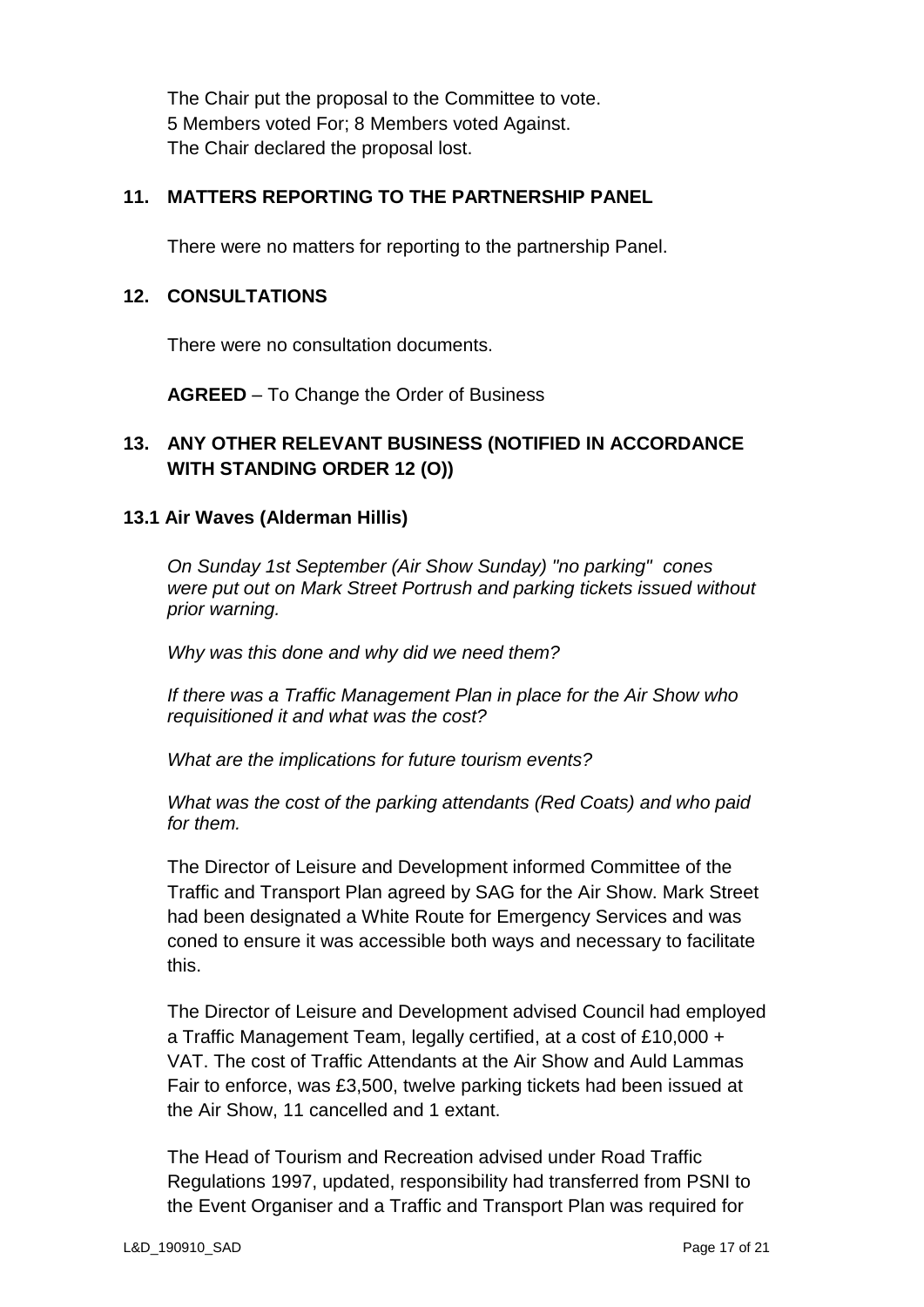events, depending on their scale and size, whether it was on, or, near to, a public road. The Head of Tourism and Recreation advised SAG was multi-agency to include DfI, Fire Service, PSNI and Air Ambulance. The Officer further stated Council aspired to provide the service in-house, that £40,000 had been spent on Traffic Management last year.

Councillor Baird requested guidance be issued by Council due to the impact on charitable events.

### **MOTION TO PROCEED '***IN COMMITTEE'*

Proposed by Alderman McCorkell Seconded by Councillor Knight-McQuillan and

**AGREED** – to recommend that Council move '*In Committee'*.

### **MOTION TO PROCEED '***IN COMMITTEE'*

#### **\* Press left the meeting at 9.15PM.**

#### **13.2 Dunluce Centre, Portrush (Alderman Hillis)**

*Can we please have an update on what is happening at the Dunluce Centre Portrush as the developer was to have finished his three year development in time for the Summer 2019 season.* 

The Director of Leisure and Development outlined the current position and advised a report would be brought to the October or November Committee meeting detailing responses to the concerns and enquiries directed by Members.

- **\* Councillor Baird left the meeting at 9.36PM during consideration of the Item.**
- **\* Councillor McCaw left the meeting at 10.01PM.**

### **14. REORGANISATION OF BUSINESS SUPPORT**

Confidential report, previously circulated.

#### **It is recommended** that Members:

 Agree the Voluntary Severance request as detailed in the report presented.

Members are asked to note that;

 Full consultation has taken place with the post holder and the individual is in agreement with the redundancy decision.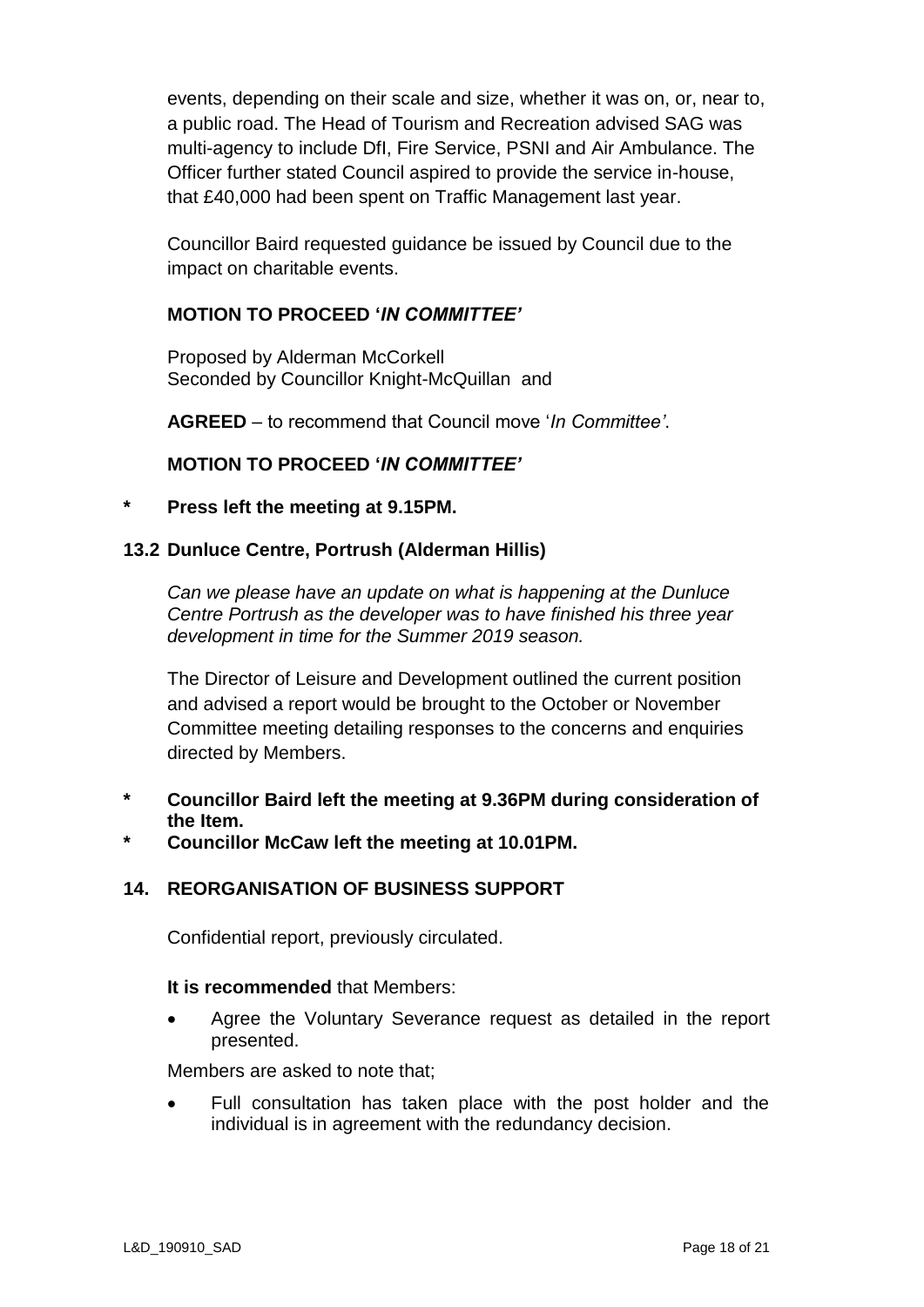Proposed by Alderman Duddy

Seconded by Councillor Knight McQuillan and

**AGREED –** to recommend that Council agree the Voluntary Severance request as detailed in the report presented;

to recommend that Council note full consultation has taken place with the post holder and the individual is in agreement with the redundancy decision.

The Chair put the proposal to the committee to vote.

Committee voted unanimously in favour.

The Chair declared the motion carried.

Alderman Duddy sought a definitive answer on the last date for Voluntary Severance.

### **15. REORGANISATION OF TOURISM AND RECREATION EVENTS TEAM**

Confidential report, previously circulated presented by The Head of Sport and Wellbeing.

**It is recommended** that Members:

 Agree the Voluntary Severance request as detailed in the report presented.

Members were asked to note that;

- Consultation has taken place with the post holder and the individual is in agreement with the redundancy decision.
- Consultation has taken place with the permanent staff as detailed in the report presented, in relation to future structure options.

Alderman Duddy requested sight of the proposed structure along with costs prior to taking a decision.

The Director of Leisure & Development responded to Elected Member questions.

Proposed by Alderman Duddy Seconded by Councillor McAuley and

**–** to recommend that Council defer consideration.

The Chair put the proposal to the committee to vote. 11 Members voted For; 1 Member voted Against; 1 member Abstained. The Chair declared the motion carried.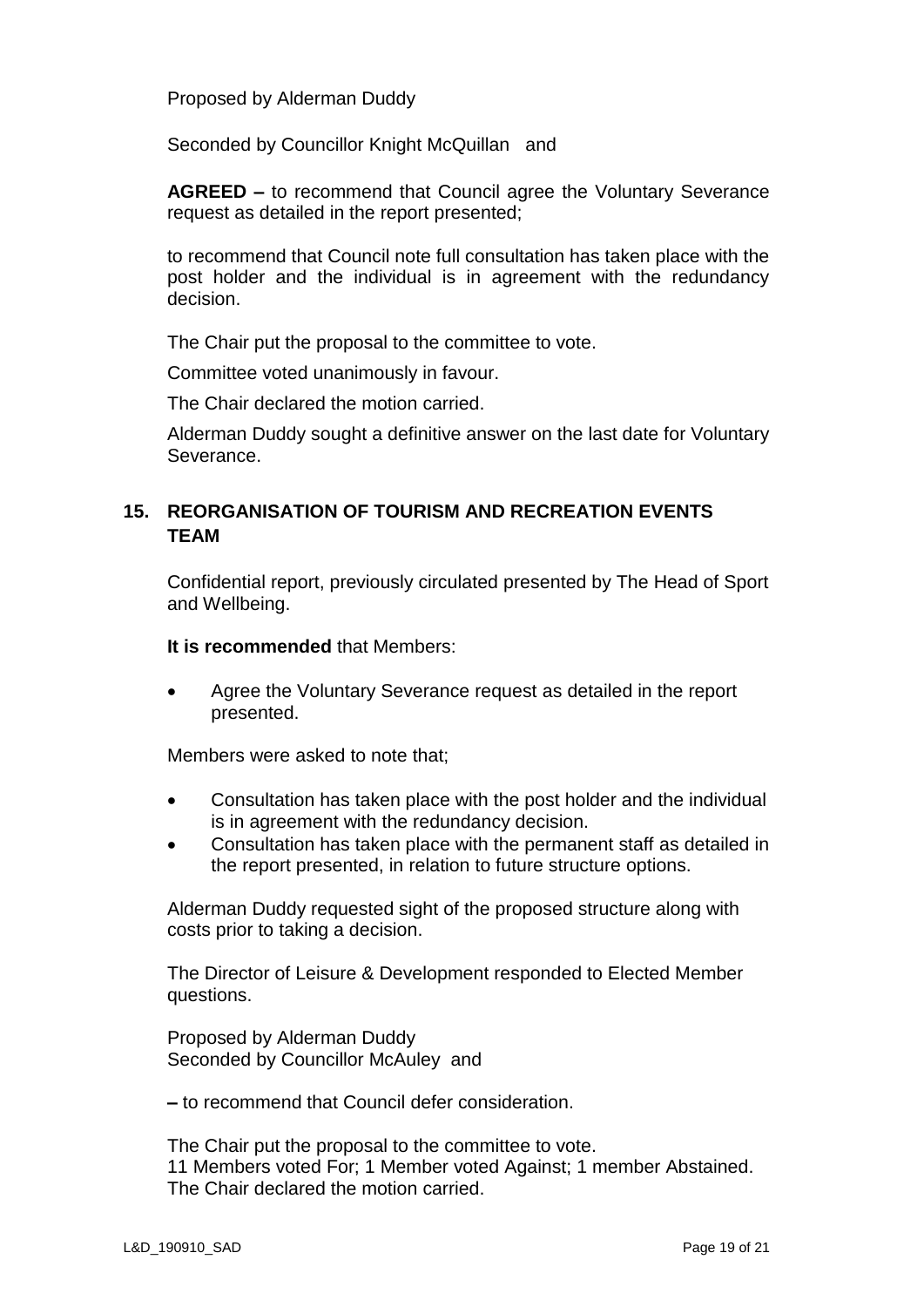# **16. REORGANISATION OF SPORT AND WELLBEING DEVELOPMENT UNIT**

Confidential report, previously circulated presented by The Head of Sport and Wellbeing.

#### **It is recommended** that Members:

- 1. Agree the implementation of the revised staff structure for Council's Sport & Wellbeing Development Service Unit.
- 2. Agree the Voluntary Severance request as detailed in the report presented.

The Head of Wellbeing and Sport responded to Elected Member questions.

Proposed by Councillor Nicholl Seconded by Councillor Holmes

– to recommend that Council

- 1. Agree the implementation of the revised staff structure for Council's Sport & Wellbeing Development Service Unit.
- 2. Agree the Voluntary Severance request as detailed in the report presented.

The Chair put the proposal to the committee to vote.

4 members voted For; 0 Members voted Against; 6 members Abstained.

The Chair declared the motion carried.

### **17. REORGANISATION OF SPORT AND WELLBEING BALLYSALLY**

Confidential report, previously circulated presented by The Head of Sport and Wellbeing.

**It is recommended** that Members;

 Agree the progression of severance requests as detailed in the report presented.

Members are asked to note;

 Full consultation has taken place with the post holders and the individuals are in agreement with the severance decision.